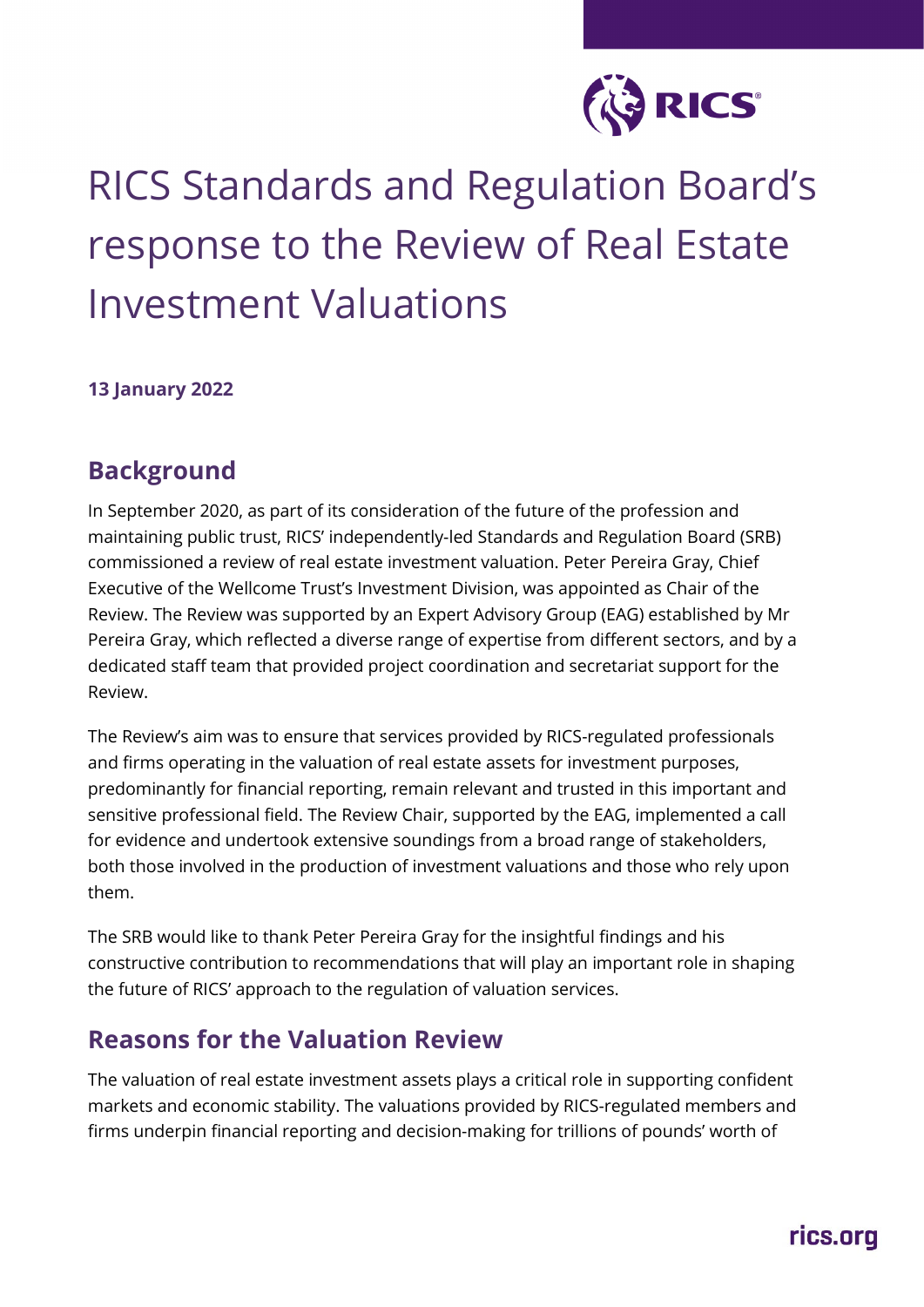land and real estate assets in the United Kingdom and globally – a significant amount of which is ultimately funded by consumers through pensions, savings and investments.

RICS is the principal professional body and regulator of real estate valuation services in the UK, while also leading the development of international valuation standards and upholding their application by its members globally. In doing so, RICS provides oversight of activities carried out by its members in this important area, which is one of the major investment asset classes underpinning both the UK and global economies. Given this importance, the SRB regularly reviews its standards and regulatory processes to ensure that they remain fit for purpose, continue to provide a foundation for confident markets and underpin public trust in this fast-changing environment.

The SRB commissioned the Valuation Review to respond to increasing market-based commentary and feedback centred on the ability of valuers to keep pace with market dynamics that are evolving rapidly. Criticism of performance was combined in some quarters with concerns over the independence of valuers when reporting on investment performance. These questions, and others, have been posed in the wider context of changing public expectations about the independence of professionals.

## **Findings and recommendations**

The nature of commentary and feedback naturally focused on concerns about practice and performance within the market. The Review has taken care to ensure proportionate analysis of all the evidence collected, and the SRB believes that it provides a balanced view, acknowledging some excellent examples of best practice. The SRB's focus going forward will be aimed at ensuring these areas of best practice are replicated wherever possible across the sector – while also applying measures, where necessary, to deter poor practice by valuers and their clients, many of whom are also members of the surveying profession. It is of note that the Review found no systemic issues that lead to questions regarding the overall credibility or accuracy of valuations.

The Review recognises the substantial progress RICS has made over the past 10 years in creating a coherent professional framework for valuation through RICS' independently-led regulation. Notably, these include the creation of the Valuer Registration scheme and its related compliance monitoring regime, the bolstering of regulatory enforcement processes and the continued pre-eminence of the RICS Red Book (RICS Valuation – Global Standards) worldwide. However, the Review's findings point towards significant additional work to ensure the progress of the last decade is maintained and built upon.

The Review has distilled the complex behavioural and technical issues identified through the evidence gathering process, and presented 13 clear and evidence-backed

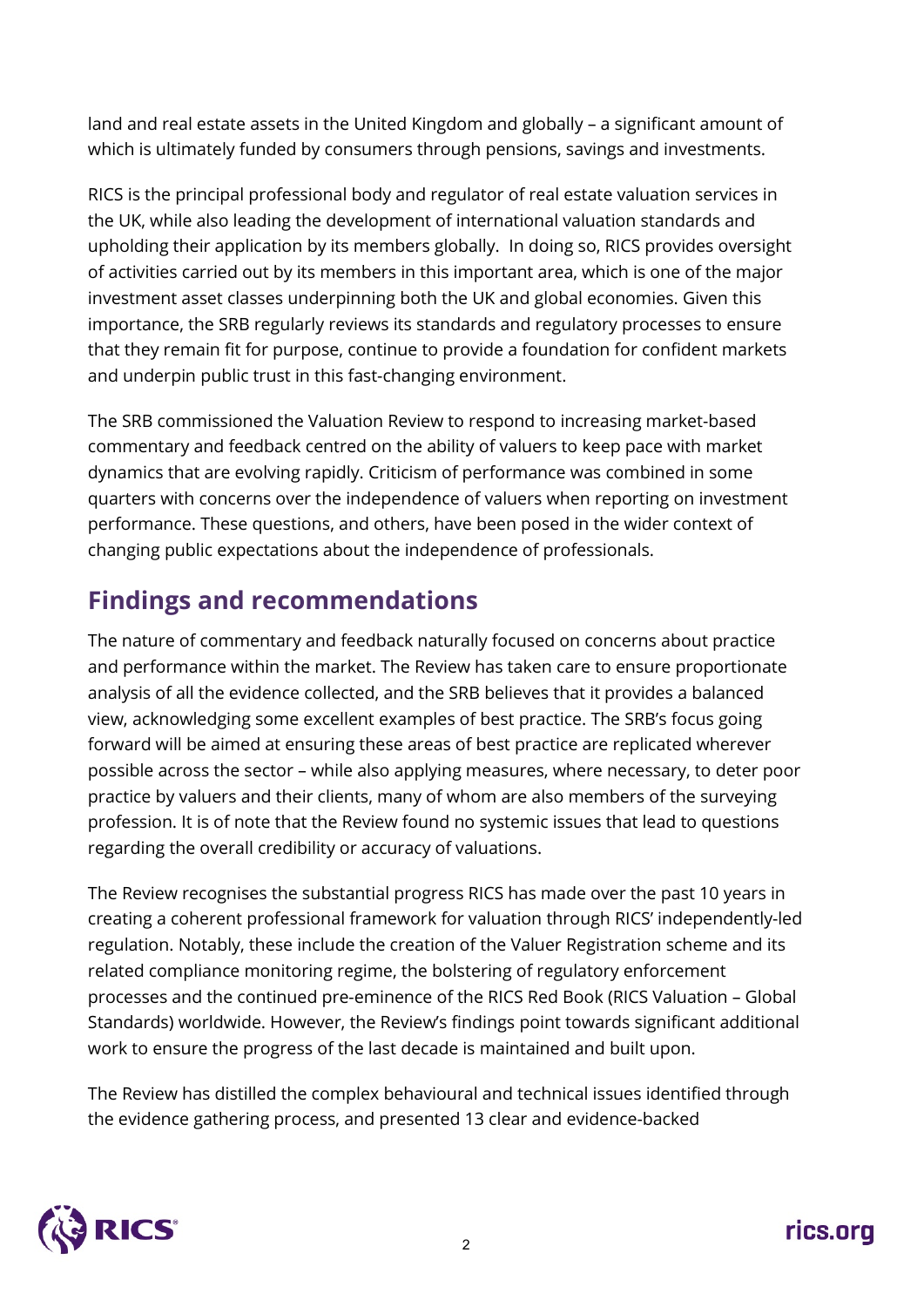recommendations. The SRB recognises the interconnectivity of these recommendations and the Board's intention is to consider these holistically, as indicated in the report.

While outside of the terms of reference of this review, the SRB thanks Peter Pereira Gray for highlighting other issues identified during the evidence gathering process. These included challenges associated with the current availability of professional indemnity insurance, the composition of performance indices, and the environmental, social and governance (ESG) agenda. While these challenges could not be given appropriate attention within the scope and timeline of the Review, they have a clear role in supporting confidence in valuation. As such, the Review's conclusions will inform and contribute to the significant work currently ongoing in these three areas.

### **Next steps**

The public call for evidence, round tables, research and stakeholder discussions produced an enormous amount of evidence, which was complex, not only in volume but also in spanning the breadth of stakeholder expectations. Through this engagement, the Review findings give a unique insight into the profession's performance, and the SRB is of the view that delivering the outcomes recommended in the Review is of vital importance to the profession's credibility and future standing. They will serve as a guide in scoping RICS' standards and regulatory strategy. Furthermore, the SRB will now plan and, when it has secured appropriate resources to do so, implement the necessary programmes of work to achieve lasting change as quickly as possible, with input from the profession and its stakeholders.

Overall, the review findings indicate that the framework of valuation standards (the Red Book) and the approach to regulatory assurance (principally delivered through the Valuer Registration scheme) are effective for the majority of valuation work. However, in the most complex valuation activity and those valuations upon which the public and economy have the greatest reliance, assurance can be enhanced and strengthened to drive the highest possible quality of outcome.

While recognising that the recommendations are presented as a package, the SRB has initially identified two broad groups: recommendations capable of being developed within its existing model, and those that require substantial investment within the SRB's own governance and operational regime.

In all cases, the SRB will ensure progress is informed by stakeholder consultation on changes to RICS' standards and regulation framework. Any changes will be implemented as soon as resources are allocated and over an appropriate timeframe, with regular communications to stakeholders on progress. Ensuring it continues to act in the public interest, the SRB will pay particular attention to the Review's three overarching